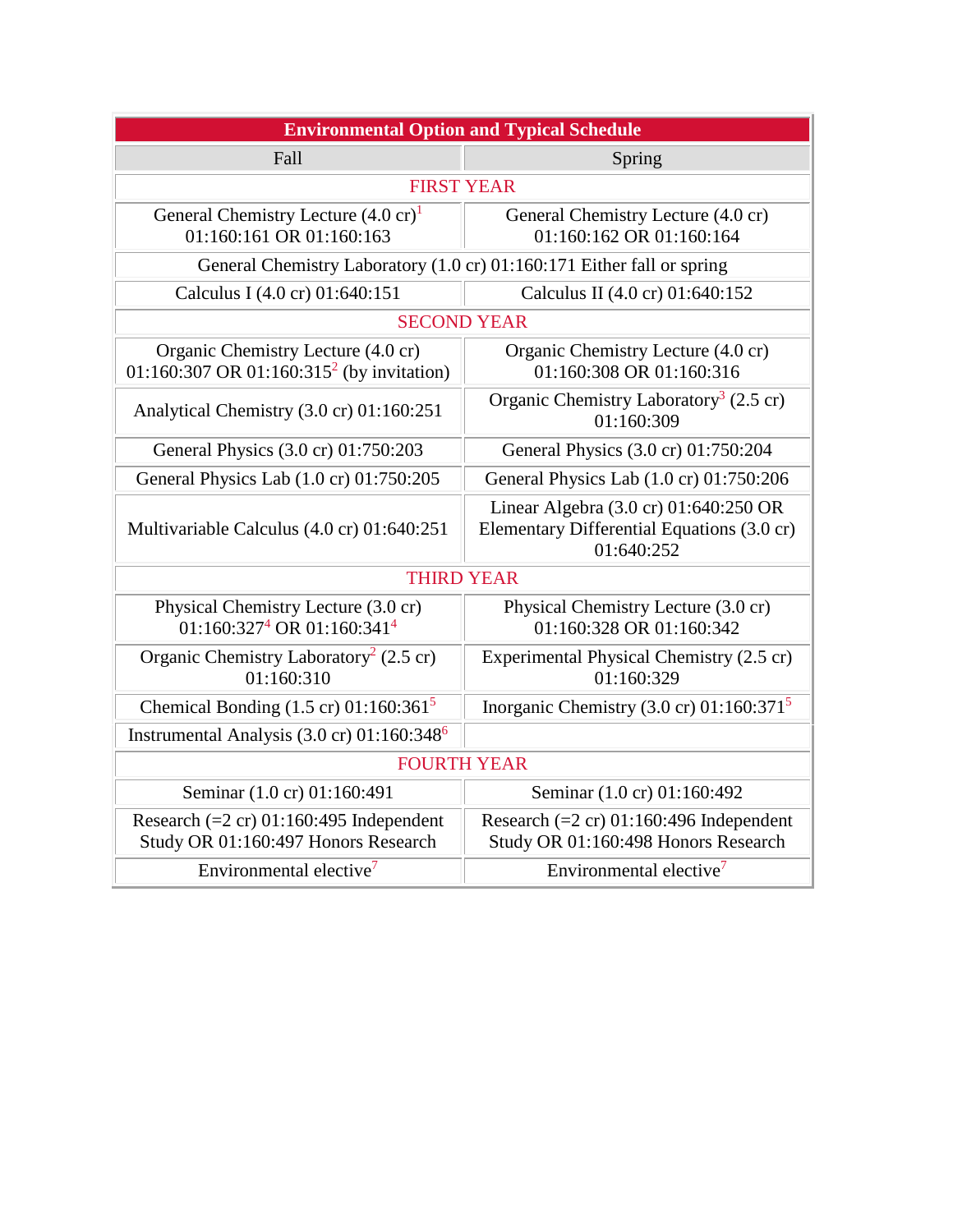## **Environmental Option: Summary**

The Environmental Option is intended for students who have a strong interest in chemistry as it relates to environmental issues such as air and water quality, long-term global cycles, and resource management. Often the students who choose this option plan either to seek immediate employment as chemists in areas related to environmental chemistry or to attend graduate school.

To the courses of the Core Option, the Environmental Option adds

- at least 4 credits of senior-level research; 6 credits are recommended
- two courses from the list below
	- 01:160:415 Theory and Interpretation of Organic Spectra (3)
	- 01:160:439 Physical Chemistry of the Environment (3)
	- 01:160:451 Analytical Spectroscopy  $(3)$
	- 01:460:401 Introduction to Geochemistry (4)
	- 01:460:417 Environmental Geochemistry (3)
	- 11:375:422 Air sampling and Analysis (3)
	- $11:375:444$  Water Chemistry  $(3)$
	- 11:628:472 Chemical Oceanography (4)

With the further addition to the core of one course in Biochemistry, this program leads to American Chemical Society certification, a credential that is valued by some employers.

## **Environmental Option: Course and Scheduling Notes**

- <sup>1</sup> Pre-calculus prerequisite
- <sup>2</sup> Chem 309 is offered in the spring only; Chem 310 is offered only in the *fall* only.
- <sup>3</sup> By invitation only.
- <sup>4</sup> Chemistry 327 and 341 have Math 251 as a pre-requisite, not as a co-requisite.

Chemistry 327-328 is acceptable for all Chemistry majors and is required for the Chemical Physics Option.

Chemistry 341-342 is recommended for students oriented toward the life sciences, and for students taking the Chemical Biology option.

 $5$  Chem 361 and 371 may be deferred for either one or two semesters, if desired. Both 361 and 371 are offered *fall* and *spring*. Chem 371 has Chem 361 and Chem 308 or 316 as pre-requisites. <sup>6</sup> Chem 348 has Chem 251 as a pre-requisite. Chem 348 is offered in the *fall* only; Chem 251 is

offered both *fall* and *spring*.

<sup>7</sup> Students may choose any of the courses from the list below.

- 01:160:415 Theory and Interpretation of Organic Spectra (3)
- 01:160:439 Physical Chemistry of the Environment (3)
- $01:160:451$  Analytical Spectroscopy  $(3)$
- 01:460:401 Introduction to Geochemistry (4)
- 01:460:417 Environmental Geochemistry (3)